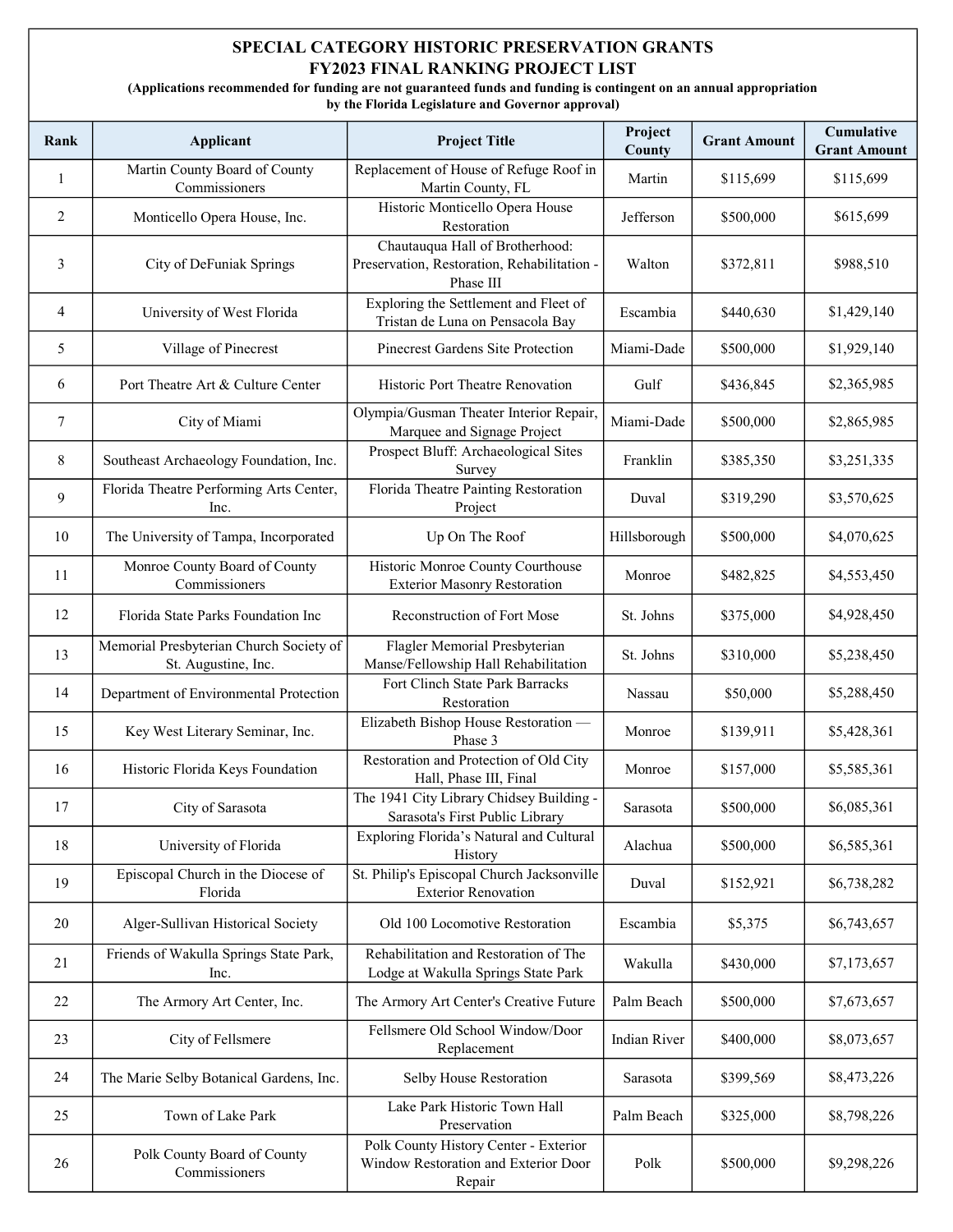| 27 | West Florida Historic Preservation, Inc                      | Dorr House Window and Door Restoration                                                           | Escambia     | \$45,171  | \$9,343,397  |
|----|--------------------------------------------------------------|--------------------------------------------------------------------------------------------------|--------------|-----------|--------------|
| 28 | Florida State Fair Authority                                 | Cracker Country Living History Museum<br>Roof Replacement                                        | Hillsborough | \$37,500  | \$9,380,897  |
| 29 | New College of Florida                                       | College Hall Breezeway & Cook Hall                                                               | Sarasota     | \$402,476 | \$9,783,373  |
| 30 | City of Arcadia                                              | Arcadia City Hall, Phase II                                                                      | DeSoto       | \$448,837 | \$10,232,210 |
| 31 | Cuban Club Foundation, Inc.                                  | 3rd Floor Windows and Column 13<br>Project                                                       | Hillsborough | \$188,750 | \$10,420,960 |
| 32 | Tropical Audubon Society, Inc.                               | Doc Thomas House Restoration Phase<br>Three                                                      | Miami-Dade   | \$46,000  | \$10,466,960 |
| 33 | The University of South Florida                              | John C. Williams House: Preservation and<br>Protection                                           | Pinellas     | \$280,640 | \$10,747,600 |
| 34 | City of Fernandina Beach                                     | Phase 2: Saving Peck High School, a<br>Revered 1927 Rosenwald School                             | Nassau       | \$500,000 | \$11,247,600 |
| 35 | St. Paul Lutheran Church of Sarasota,<br>Florida, Inc.       | St. Paul Lutheran Church Education<br><b>Building Rehabilitation</b>                             | Sarasota     | \$209,750 | \$11,457,350 |
| 36 | Bonifay Main Street Association Inc.                         | 119 Waukesha Rehabilitation                                                                      | Holmes       | \$500,000 | \$11,957,350 |
| 37 | Pensacola Lighthouse Association Inc.                        | Pensacola Lighthouse Tower Crack Repair<br>and Repainting                                        | Escambia     | \$62,516  | \$12,019,866 |
| 38 | Friends of the Lake Wales Museum, Inc.                       | Historic Stuart House Restoration                                                                | Polk         | \$85,292  | \$12,105,158 |
| 39 | Apalachicola Area Historic Society                           | Raney House Restoration Phase I                                                                  | Franklin     | \$249,280 | \$12,354,438 |
| 40 | Sarasota County Board of County<br>Commissioners             | Renovation of Historic Edson Keith<br>Farmhouse                                                  | Sarasota     | \$290,000 | \$12,644,438 |
| 41 | Centro Asturiano de Tampa Inc.                               | <b>Exterior Moisture Mitigation Project</b><br>Phase 3                                           | Hillsborough | \$149,399 | \$12,793,837 |
| 42 | City of Punta Gorda Florida                                  | City of Punta Gorda A.C. Freeman House<br>Rehabilitation Project                                 | Charlotte    | \$497,900 | \$13,291,737 |
| 43 | Lake Wales Charter Schools - Edward W.<br><b>Bok Academy</b> | Historic 1919 School Building                                                                    | Polk         | \$500,000 | \$13,791,737 |
| 44 | Stephen Foster Citizen Support<br>Organization, Inc.         | Stephen Foster Carillon Restoration -<br>Phase I                                                 | Hamilton     | \$300,000 | \$14,091,737 |
| 45 | St. Petersburg Historical Society, Inc.                      | Explore Florida!                                                                                 | Pinellas     | \$500,000 | \$14,591,737 |
| 46 | Franklin County Board of County<br>Commissioners             | Carrabelle Beach Wayside Park Repairs                                                            | Franklin     | \$156,056 | \$14,747,793 |
| 47 | Hendry County Board of County<br>Commissioners               | Old Hendry County Courthouse Historic<br>Interior                                                | Hendry       | \$500,000 | \$15,247,793 |
| 48 | Barry University, Inc.                                       | Barry University: Preservation and<br>Restoration of Doors & Windows in<br>Adrian & LaVoie Halls | Miami-Dade   | \$330,757 | \$15,578,550 |
| 49 | City of Bunnell                                              | The Restoration of Bunnell City Hall                                                             | Flagler      | \$500,000 | \$16,078,550 |
| 50 | Key West Art Center, Inc.                                    | Key West Art Center Exterior<br>Rehabilitation Project                                           | Monroe       | \$20,000  | \$16,098,550 |
| 51 | Carrabelle Lighthouse Association, Inc.                      | Crooked River Lighthouse and 1895<br>Keeper's Washhouse Museum<br>Rehabilitation                 | Franklin     | \$84,000  | \$16,182,550 |
| 52 | Baker County, FL                                             | Emily Taber Library Restoration                                                                  | Baker        | \$500,000 | \$16,682,550 |
| 53 | DeSoto County Board of County<br>Commissioners               | DeSoto County Courthouse Exterior<br>Restoration                                                 | DeSoto       | \$500,000 | \$17,182,550 |
| 54 | Beaches Area Historical Society, Inc.                        | Mayport Train Depot Rehabilitation                                                               | Duval        | \$65,336  | \$17,247,886 |
| 55 | Havana Community Development<br>Corporation, Inc.            | Renovation of HCDC Campus                                                                        | Gadsden      | \$500,000 | \$17,747,886 |